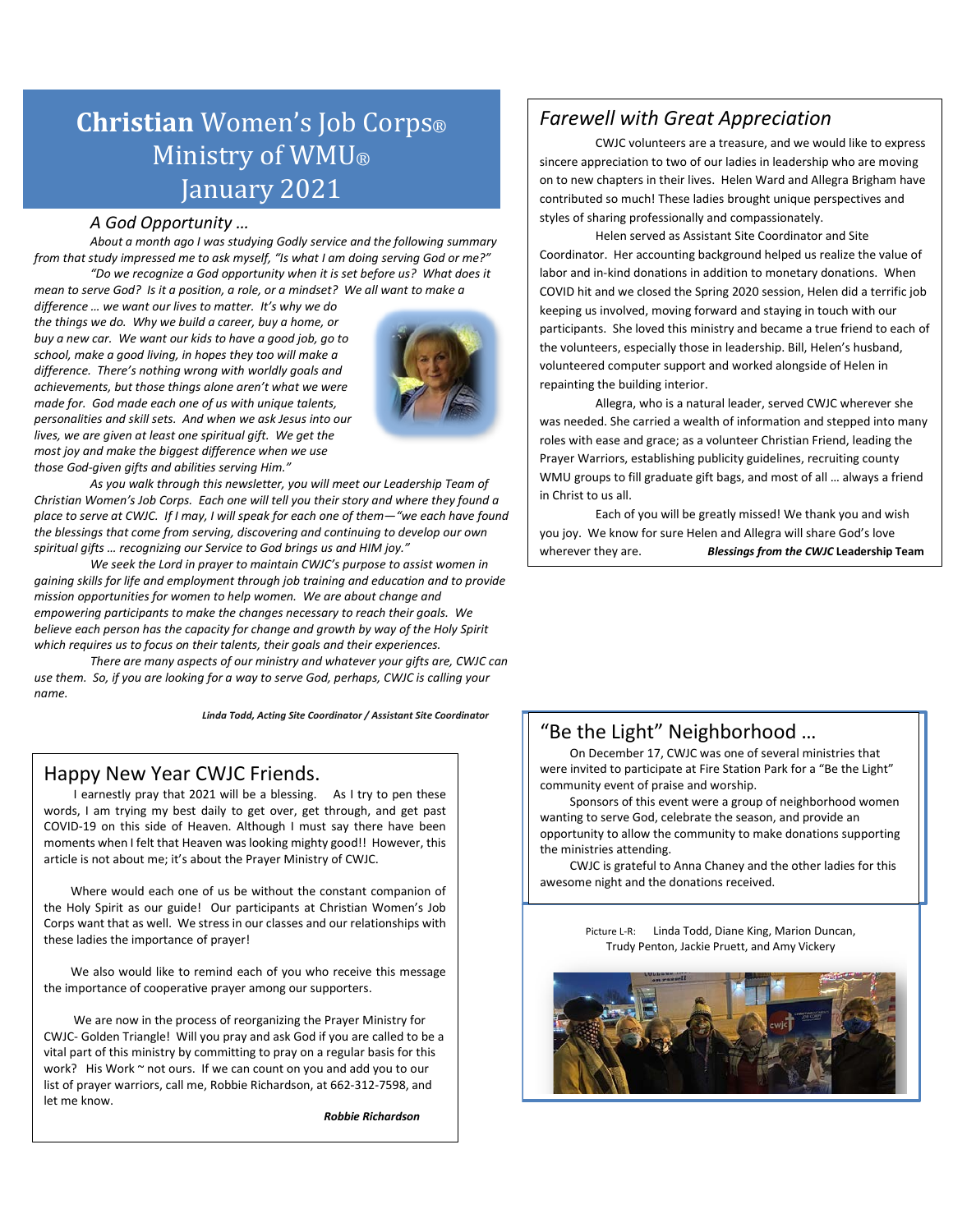## Answering the Call…

'Twas the day after Christmas …



Marion Duncan, Clothing Coordinator, "DK," and Linda Todd, Acting Site Coordinator

 'Twas the day after Christmas and much to our surprise, three volunteers and two new friends made us five! One of the new friends needed help and shared her story with us.

 After tears of sorrow and tears of rejoicing, we were able to meet some of her needs through our clothing ministry. We fitted her with several outfits she could mix and match to be warm and comfortable.

 When she looked at herself in a new outfit, she said, "I look like a different person!"

 When all of us asked her to tell us how she felt after our time together, she said,

 "You were willing to help a person like me. I feel the love here . . . you showed me love."

 When classes begin in February, she plans to be a volunteer so she can pass on what she received from CWJC.

 We sat down together again before these new friends left and gave her encouragement and prayed for her as she adjusts to the experiences and changes in her life that brought her to Starkville.

l

*CWJC-GT is a ministry that offers women acceptance, hope, and restoration in a Christ-honoring environment by offering life and career skills classes and by providing fellowship with other women.*



#### *Encourage, Inspire, Impact, Empower …*

*by Jackie Pruett, co-Coordinator of Christian Friends*

 At CWJC we refer to our mentors as Christian Friends. A Christian Friend (CF) is not a perfect person who has it all together. She is a woman who is growing in faith and is willing to walk alongside *another woman* who is growing in faith.

Romans 12:1-2 says, "Be transformed by the renewing of your minds." We want our participants to be transformed; however, as mentors, we are also being transformed. As we grow in our relationship with God, the relationship between us will grow.

As a Christian Friend you should be honest and vulnerable, sharing life's struggles and joys. Sharing how God has answered your prayers. Sharing how God walked you through and turned your difficulty into something good. Romans 11:33- 35 tells us that prayer is our work. **Prayer is key**.

As mentors we must be aware of God's presence and always speak in love. We want to practice Ephesians 3:14-21. "Be grounded in the faith, strengthened, empowered by His power … rooted, established in love."

One of the most important things a Christian Friend must do is listen. The Bible makes this clear in Proverbs 18:13. Active listening takes effort and practice. Active listening builds empathy, impacts job effectiveness, and makes for quality relationships. Listening is a growth experience.

#### *Encourage, inspire, impact, empower …*

These are the words that stand out to me as I think of mentoring a CWJC participant. As you love her and invest in her, you will be seeking God more and more for wisdom to mentor her*.* 

*Jackie Pruett*

# Giving Back to What Has Been Given

#### *… words from a Christian Friend*

 Being a "Christian friend" has been a great way to steward the gifts, experiences,

and life skills that God has given us with women that are taking practical steps to move forward in professional opportunities.

 Our time together is filled with a lot of laughter, problem solving, learning, and fellowship over food.

 CWJC has done a great job at providing a relaxed atmosphere for mentoring and mutual friendship to take place!

*Katie Greenwell, a Christian Friend*

*"He is no fool who gives what he cannot keep to gain that he cannot lose." … Jim Elliot*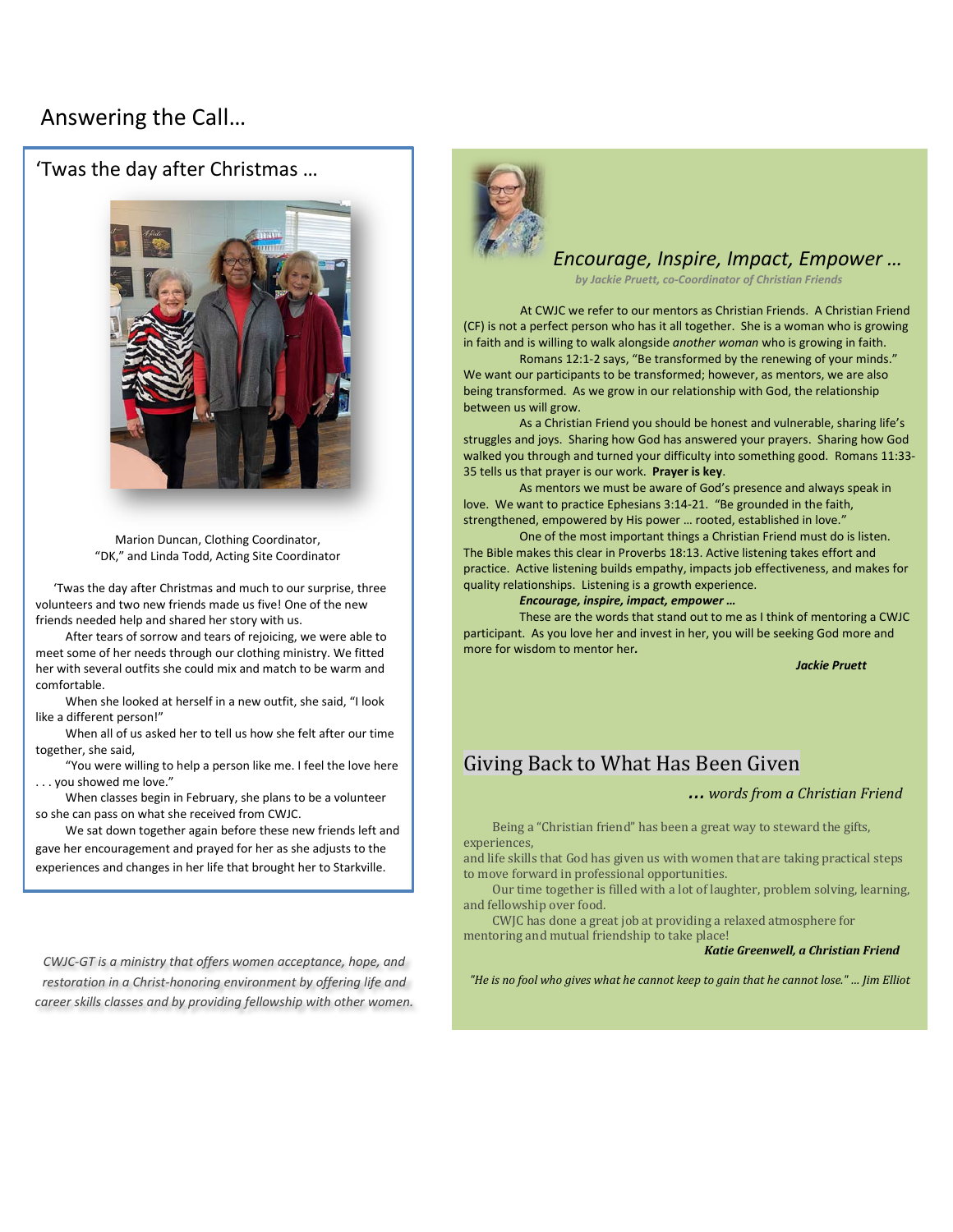

*Amy Vickery, Ph.D. Building Coordinator & Co-Coordinator Christian Friends*

# *FROM THE SMALLEST TO THE LARGEST TASK*

#### *… SERVING WITH LOVE.*

 *It is fun to share what CWJC is to me. I am Amy Vickery, a volunteer since 2012 as a Christian Friend (CF) and Instructor. A former instructor, Angela Rutherford, invited me to volunteer. I expected to serve, but I believe I have received more than I can give.* 

 *The fellowship is very fulfilling to me. I feel loved by everyone involved, and I appreciate it so much. It has been my pleasure to serve with Jackie Pruett as Co-Christian Friend Coordinator. We help with volunteer orientation, introduce CFs to participants and help to nurture the relationships.*

 *I am passionate about God's creations—animal and plant— so I help keep some flowers blooming in the planters on the site's sidewalk.*

 *Serving on the leadership team is truly a blessing. Of course, it is work, yet it is such a joy and honor to be a part of such a great group of ladies. We talk often about CWJC business and share about what is going on in our lives.* 

 *During the pandemic I developed the COVID Safety Procedures and the Emergency Action Plan. As the Building Coordinator, I support the maintenance of our equipment. Recently we upgraded our office computers, and I applied for a grant to recover the expense. I really enjoy doing a variety of tasks at CWJC.* 

 *Let me encourage anyone considering volunteering or participating to do it! I have seen many ladies have a great experience at CWJC. I am happily married and live on a farm with cattle, horses, and dogs. If there is anything, I can do to make your time at CWJC better, then please let me know.*

*Amy Vickery, Ph.D.*

# CWJC-GT provides a beacon of hope for blessing the

| <b>CWJC WINTER CLOTHING SALE</b>                      |                 |                  |                   |
|-------------------------------------------------------|-----------------|------------------|-------------------|
| Saturday, January 16, 9:00 - 1:00                     |                 |                  |                   |
| SALE OPEN TO THE PUBLIC  CASH ONLY                    |                 |                  |                   |
| New and Gently Used                                   |                 |                  |                   |
| <b>Christian Women's Job Corps</b>                    |                 |                  |                   |
| 207 South Lafayette St., Starkville, MS               |                 |                  |                   |
| Funds support CWJC'S hope for blessing women in       |                 |                  |                   |
| Clay, Lowndes & Oktibbeha counties.                   |                 |                  |                   |
| Save CWJC's 2021 Sale Dates:                          |                 |                  |                   |
| 3rd Saturday, 9:00 - 1:00 in January, April, July and |                 |                  |                   |
| October                                               |                 |                  |                   |
| \$5.00 per piece                                      |                 | \$4.00 each      | \$3.00 each       |
| $2-PC$                                                | <b>JACKETS</b>  | <b>BLOUSES /</b> | <b>SLEEVELESS</b> |
| <b>OUTFITS</b>                                        |                 | <b>TOPS</b>      | <b>TOPS</b>       |
| <b>PANTS</b>                                          | <b>COATS</b>    | <b>HANDBAGS</b>  | SHOES/            |
|                                                       |                 |                  | <b>GLOVES</b>     |
| <b>DRESSES</b>                                        | <b>SWEATERS</b> | <b>BELTS</b>     | <b>JEWELRY</b> /  |
|                                                       |                 |                  | <b>SCARVES</b>    |

 Joy and excitement come from meeting participants as they come into a new CWJC class and then in observing them as they begin to envision the woman God designed them to be—a woman having a greater awareness of God and His plan, developing new job and family skills, demonstrating more selfconfidence and experiencing the fellowship of the other participants as well as with their CWJC Christian Friend. Gaining these attributes also shapes a new self-image.

 One of the opportunities Christian Women's Job Corp Golden Triangle offers is the clothing ministry available because of the generous contributions of new and gently worn clothes donated by persons who desire to help the women in these classes. Many of the clothes on the racks have never been worn and have the original tags still in place, but all of them are stylish and gently worn or like new.

# women in Clay, Lowndes, and Oktibbeha counties. *New and Gently Worn Treasures*

*Marion Duncan Clothing Coordinator*



 When a participant completes the requirements for graduating from the program, she is given four or five outfits

she can use for her work or other activities and opportunities. At the end of the semester, her new image is apparent in clothes she selects from the "new and gently worn treasures" on the clothes racks.

 CWJC has a clothing sale open to the public every quarter of the year at which time shoppers have access to the racks of clothing, jewelry, shoes, purses, scarves, and Mississippi State items. Nothing is priced at more than \$5. A worker at the 2020 Fall Sale, Mindy Bowman, shared this from her experience:

 "The CWJC clothing sales have been not only a blessing to work and watch others benefit from the great deals and clothing, but I have purchased many great items like jewelry, pants suits, blouses and even top name coats. I would recommend and encourage anyone looking for top quality items at very inexpensive prices to visit the CWJC clothing sales. You won't leave empty handed! You will be truly blessed!!"

 The next opportunity to shop the CWJC Clothing sale will be on Saturday, 1/16/21, from 9:00 am – 1:00 pm. Appointments for private or small group shopping can be made for Friday, 1/15, from 1:00 – 4:00 pm.

 If you have donated to the Clothing Ministry of CWJC, you have helped the graduates build self-confidence and express their new selfimage. If you have not had this opportunity and have clothing you would like to donate, the CWJC is located at 207 South Lafayette Street, Starkville, and is open on Tuesdays and Thursdays from 10 am to 3 pm.

 Please call us at 662-722-3016 to let us know when you would like to come, and we will be there ready to welcome you.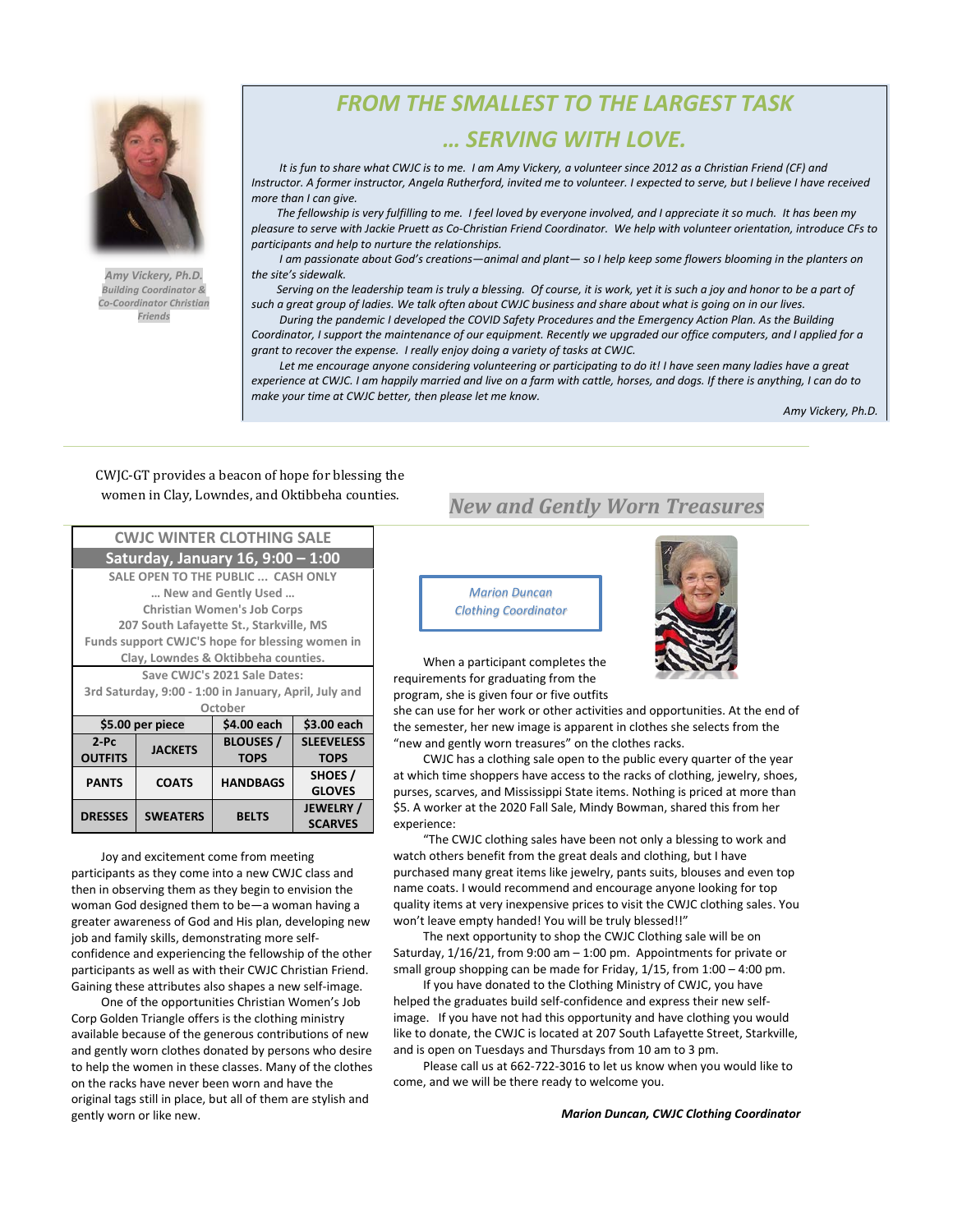*Whenever you are able, do good to people who need help. Proverbs 3:27*

### A Witness to God in Action …

My path to CWJC was definitely a God thing. I just moved to Starkville in June 2020 and Marion Duncan, the Clothing Coordinator at CWJC is a neighbor. She and her husband, Bill, have been very welcoming and kind. Marion had given me a tour of the CWJC site location and asked if I would like to become a volunteer. I told her to let me know if an opening came up. Around the same time, Robbie Richardson, the current Meal Coordinator, announced she was resigning the position. Then a God-wink happened when a week later; Marion and Robbie Richardson were praying about a replacement for Meal Coordinator, and I called in the midst of that prayer. And, here I am. Don't we serve an awesome God!

 As the new Meal Coordinator, my duties are to make sure a meal is provided for each class session on Tuesday and Thursday evenings. We have developed COVID guidelines to protect all who participate in serving and eating a meal, typically a total of 15-20 participants, Christian Friends, teachers, and leadership.

 Meal donations come from the kindness of churches, women's ministry groups, Sunday school classes and individuals. Coordinating the donation can be initiated by going to the website:

- TakeThemAMeal.com
- Signing in as "**CWJC**" and
- Using the password "**Spring 2021**"

 We also reach out to our participants during times of illnesses or grief by putting together food baskets that can be delivered to the home. If you aren't a cook, yet want to help with food supplies, you may purchase items to go into a basket. If you have new ideas to help spread God's love and care through this ministry, please let us know.

 The team at CWJC believes God put me in my neighborhood at this time for this job. Have you had the feeling that God led you to be exactly where you were, at that time, with those people? Just fall into it and let God lead you.

*Diane King, 662-268-8599*

# Would you help serve? … prepare a meal? … help provide a meal? *… or help provide [meal](https://cwjcgtms.org/development/#don%206)  [and class break time supplies?](https://cwjcgtms.org/development/#don%206)*

You or your group can partner with CWJC-GT by volunteering to assist in providing a meal. Preparing, providing, and/or serving meals are great ways to meet the participants "up close and personal."

#### **How to provide for a meal for the Spring 2021 semester:**

Average number of people per meal: About 20-25

Food items generally needed include:

- Main dish, vegetable or salad, dessert, tea
- Deliver the meal by 4:30 p.m. We serve at 5:30.

*To provide your assistance in providing a meal, contact Diane King at 662-268-8599.*

### What is the Kroger Community Rewards program?

- This **program** allows donating to local organizations based on the Kroger shopping you do every day.
- Once you link your Card to our organization, all you have to do is shop at **Kroger** and swipe your Shopper's Card. The time you are using is for your family … getting groceries … but the blessing is to God's kingdom.
- Go to @KrogerCommunityRewards.com and add your Kroger Rewards card to Christian Women's Job Corps
- $\triangleright$  Our Kroger number is RN019

This fundraising program has returned \$240.11 to CWJC. We want to thank our supporters who have joined this program on behalf of our Ministry. As a reminder, Kroger guidelines require those who are already supporters to re-sign-up annually.

Everyone wanting to give to CWJC, please take a moment and support us by signing up.

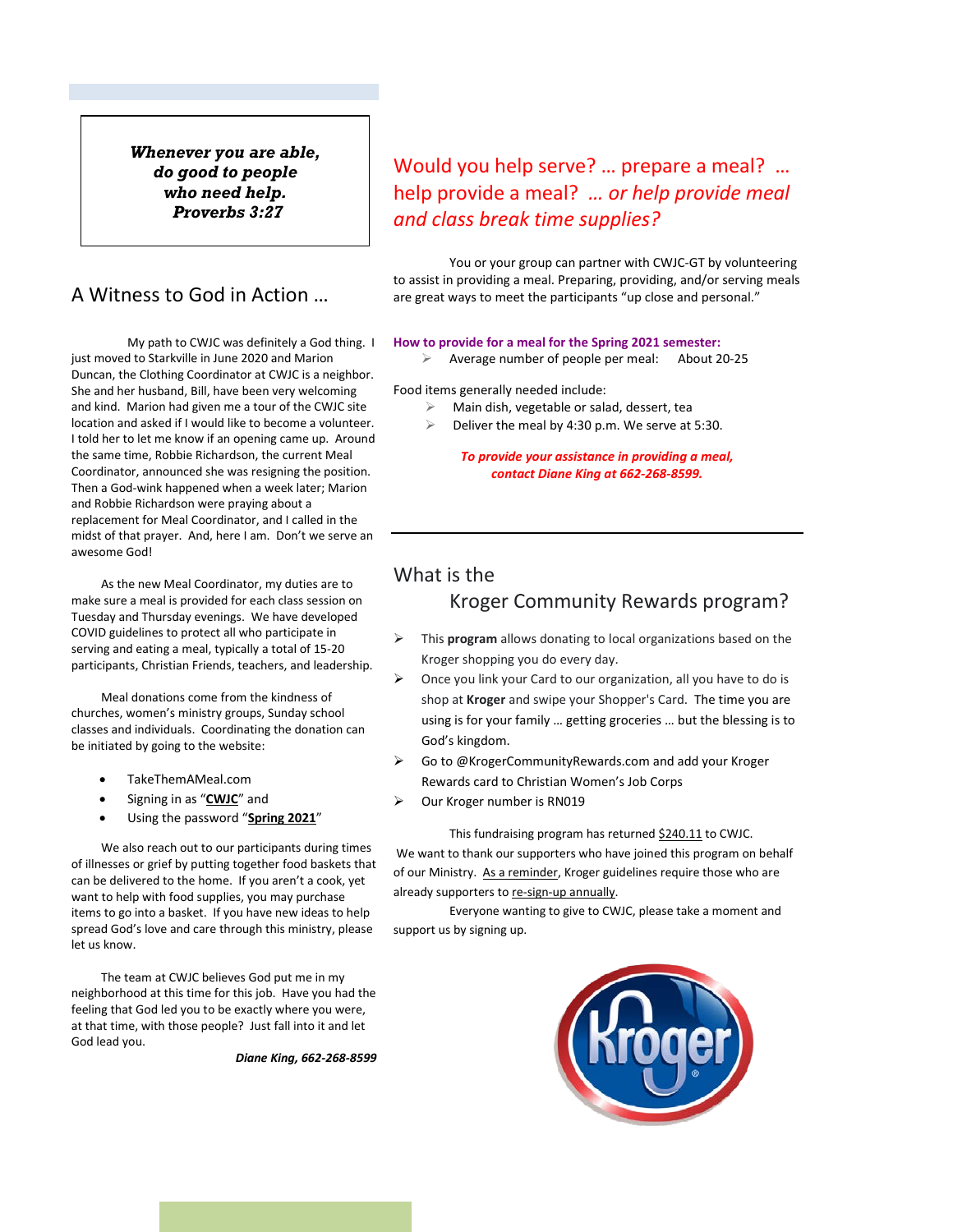

*Anna Newman Finance and Media Coordinator*

## *There is something for everyone …*

 When I moved to the Golden Triangle area about a year ago, I was in the middle of a career transition and unsure of how I would be using my time. During this transition, the Lord graciously provided an opportunity for me to volunteer at the CWJC site.

 The first time I met with the Site Coordinator, I did not know all the areas of service that were available at the ministry. Throughout this conversation, I learned about the variety of volunteers needed for CWJC to successfully serve its participants. From Bible study to computer and job skill classes to clothing and meals, the CWJC offers many services to its participants that cannot be provided without many helping hands. I was given the opportunity to serve the ministry by maintaining financial records and assisting with computer classes.

 I also partner with Olivia Whittenton to manage social media. The Lord has allowed me to use skills I had learned in my previous job to provide support in the office as well as interact with the participants. I have enjoyed being able to see all aspects needed to run a ministry, from behind-the-scenes bookkeeping to direct involvement with the participants.

 Being a part of this ministry has clearly shown me the Lord's ability and desire to use people with a variety of backgrounds and skill sets to further his kingdom. It is to joy to see each of the ladies serving at CWJC use her unique talents to support the ministry, and I am excited to see how the Lord continues to grow and shape CWJC to be used for his glory and the good of our community*. Anna Newman*

 Often, we are asked how this ministry is financed. To date in 2020, CWJC has operated on a budget of \$87,782, comprised of in-kind donations (time and supplies) and cash donations. We gratefully are blessed to report 83% (\$72,782) comes through the generosity of donors (our churches, women ministries, companies and individuals). In-kind donations of office supplies, cleaning supplies, kitchen supplies, meals, clothing, rent and utilities make up 58% of those gifts. The ladies with their "servant's heart" (our leadership team and dedicated volunteers) make up the other 42% by giving of their time and talents.



 With 83% coming from in-kind donations of materials and volunteers; the other 17% comes from monetary donations. Up through October 2020, our expenses totaled \$12,677. The allocation of those expenses covers additional recruitment and personnel costs, building, equipment, and computer maintenance, and supplies / classroom demands.



#### *Some examples of how monetary donations help CWJC include:*

- *\$ 25 = 2 weeks gas assistance*
- *\$ 50 = 1 week of childcare assistance*
- *\$ 30 = 1 month of copier maintenance*
- *\$ 80 = 1 building cleaning*
- *\$110 = Curriculum, or 2 rolls of stamps*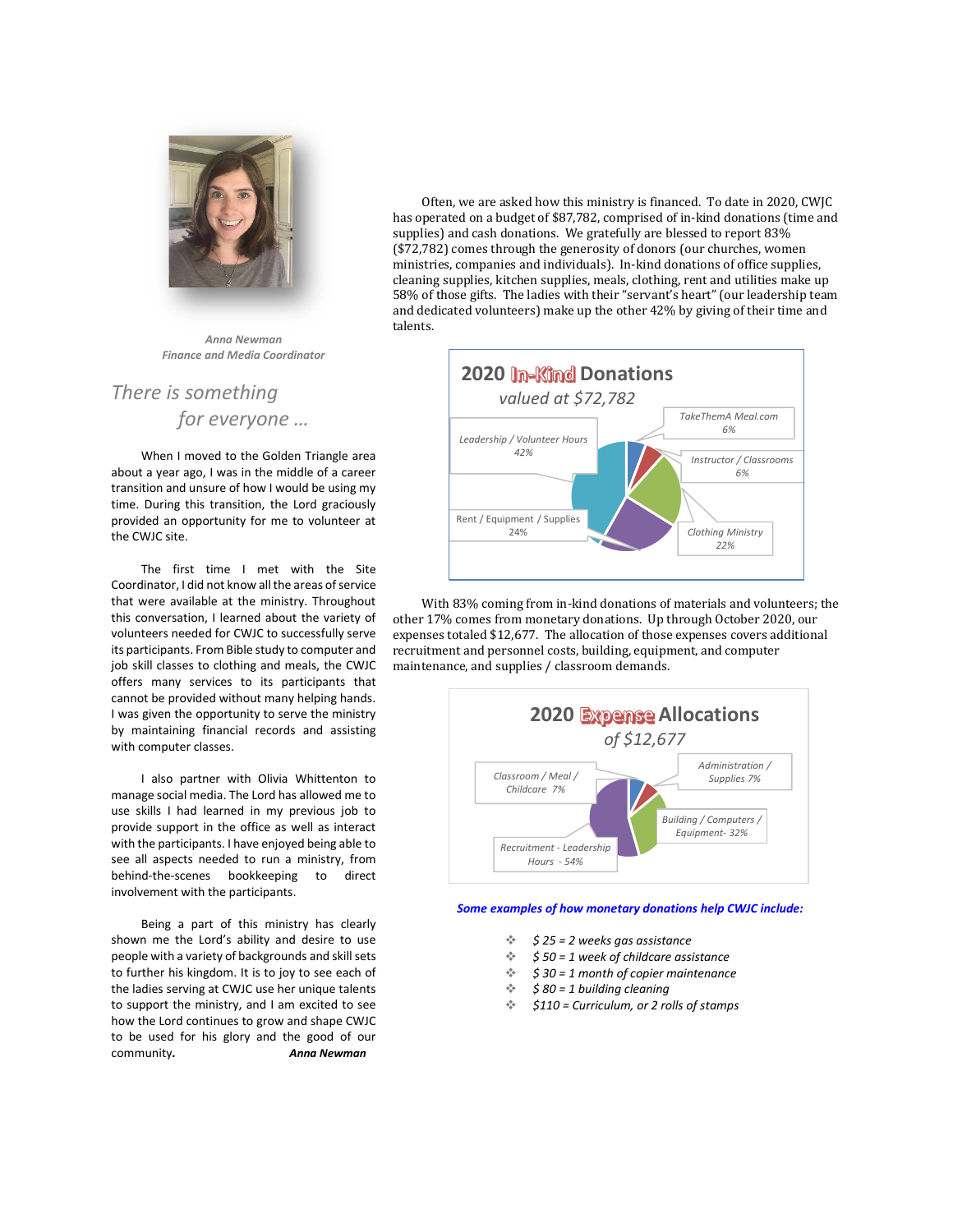#### Faith Cometh by Hearing, Hearing the Word of God

 One of the key elements of any Christian Women's Job Corps location is the Bible study. In the Level 1 training, ladies are taken through th[e Stepping Stones Bible Study: "](https://www.amazon.com/Stepping-Stones-Bible-Study-Unfolding/dp/1625915012/ref=sr_1_1?dchild=1&keywords=stepping+stones+bible+study&qid=1605712361&sr=8-1)*God's Unfolding [Plan of Salvation](https://www.amazon.com/Stepping-Stones-Bible-Study-Unfolding/dp/1625915012/ref=sr_1_1?dchild=1&keywords=stepping+stones+bible+study&qid=1605712361&sr=8-1)*," originally written by and for the Golden Triangle CWJC. It takes the women through highlights of the Bible from Genesis to Revelation. Each woman is given a Bible to use during the study and to keep when it's over.

 Level 1 computer training goes through a keyboarding class that helps the women build confidence and speed as well as learn the basics of using Microsoft Word. Level 2 continues keyboarding skills, but focuses on Microsoft Excel. When asked what was most helpful in the computer class, one past participant commented, "I benefitted from everything! My skills had 'rusted' and I actually learned some new things."

 The Bible is also integrated into the computer classes as students type Bible verses while practicing their keyboarding skills. During keyboarding time, women are afforded the opportunity to type their resume that they have been building during the job skills classes. Additionally, the computer lab is open during daily hours of operation on Tuesdays and Thursdays where participants, past and present, are allowed to come in to get extra practice.

 Before being interrupted in 2020, Trudy Penton was teaching the Level 1 class, and Mrs. Lou Boland taught the Level 2 class. We are excited about our Spring 2021 Level 1 classes beginning Tuesday, February 2. Call us if you are interested or know someone who might benefit from joining the 10-week Spring semester.

*Trudy Penton, Ph.D.*

#### **Enrollment Now Open for Spring 2021 Classes**

- *Participant enrollment is now open during the month of January on Tuesdays and Thursday from 10:00 am - 3:00 pm at the CWJC site.*
- *If another time to enroll is needed due to a work, childcare or travel conflicts, please call the site to schedule an appointment at 662-722-3016.*
- *Classes begin Tuesday, February 2, 2021.*

#### *Christian Friends Needed for Spring Classes 2021*

- Build a one-on–one relationship with a lady attending the spring classes.
- Be an encourager, a listener, and a prayer partner for our participants.

*Call us at 662-722-3016 to enroll in classes or to become a Christian Friend. You'll love the experience of learning, serving and fellowshipping with others!*

# **Our Curriculum**

Biblical Foundations: Non-denominational Bible study, "Stepping Stones" Computer Skills: Introductory Microsoft Word, job searching, applying for jobs online Communication: Resume prep, cover letters, interview skills, business etiquette / dress Money Managing: Budgeting, credit management, debt management Relationships: Building and restoring healthy relationships Conflict Resolution: Issues between individuals at work / home, anger management

#### *Trudy Penton, Ph.D. Instructor / Administrative Manager*





### *Participant Testimonies*

*"I appreciate the way the ladies treat me, one another, and act as role models who inspire me to believe the Lord has a plan, even when mine has failed."*

*"CWJC has helped me to become a better mother, co-worker, sister, manager, and person. It has helped me make better choices based on what God would want me to do."*

*"Through CWJC I have grown to be thankful for every little thing that God has placed in front of me."*

*"Since taking courses, the CWJC has impacted my life by providing the tools that I needed in order to get me out of my rut."*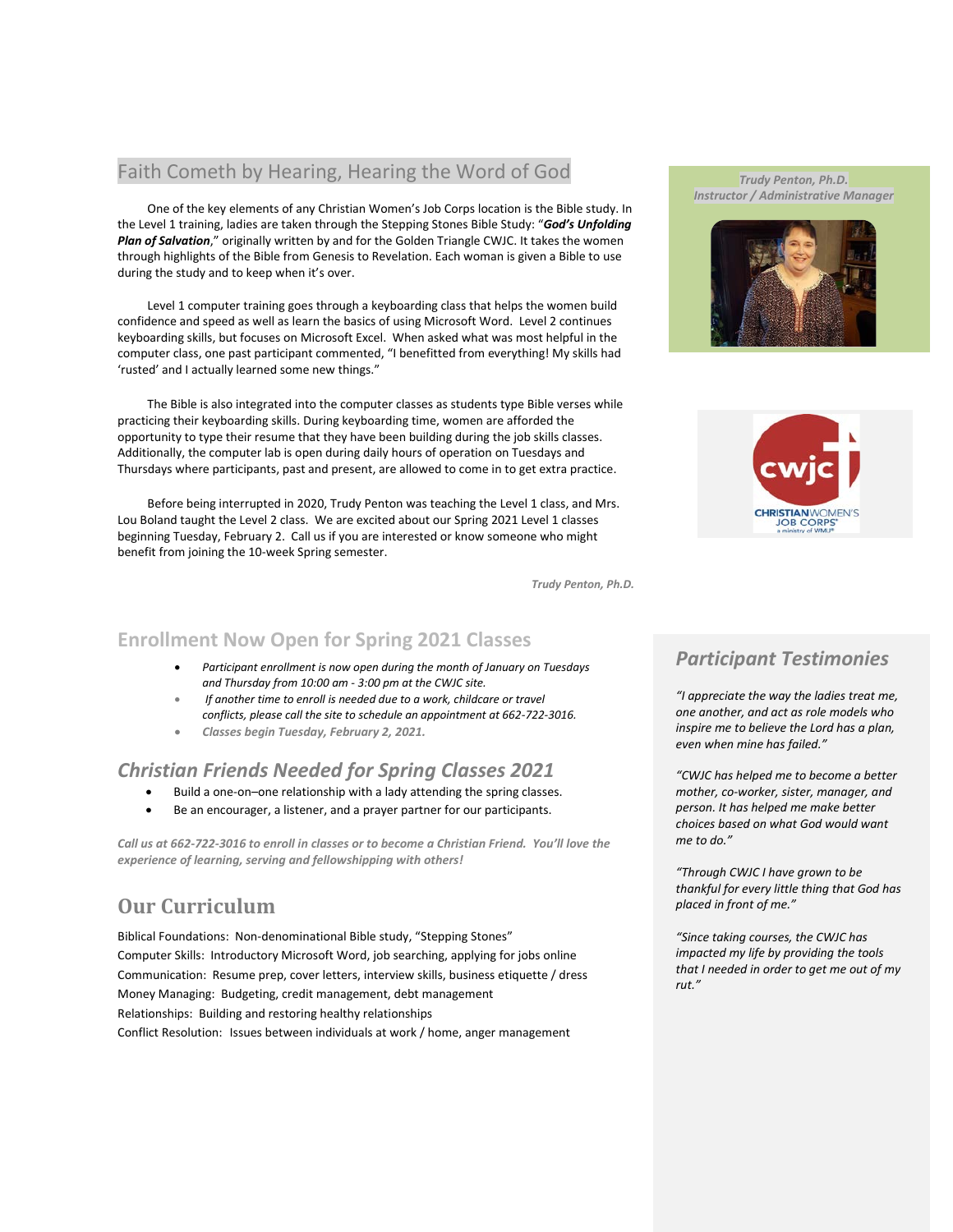All new Level 1 applicants must complete an application and short interview during the open enrollment period to be eligible to attend.

# **APPLICATION REQUIREMENTS**

*Admission Criteria to the CWJC-GT program:* 

- $\checkmark$  Have a desire to learn skills for life and employment;
- $\checkmark$  Be 18 years of age or older;
- $\checkmark$  Minimum education: High School diploma or GED
- $\checkmark$  Reside in the Golden Triangle area
- $\checkmark$  Have transportation to get to / from class on Tuesdays and Thursdays.
	- Depending on funding, gas assistance is available to participants driving 20 miles or more one way.
- $\checkmark$  Be drug and alcohol free for at least 6 months before being accepted into the program if recovering from chemical dependency.
- $\checkmark$  Be willing to participate in and complete class activities as assigned by the teacher

#### *Come to me, all you who are weary and burdened, and I will give you rest.*

*Matthew 11:28* 

#### **SUPPLY NEEDS**

#### **CLASS NEEDS**

- Hand Sanitizer 70% alcohol
- Bottled water

#### **OFFICE SUPPLIES**

- Printer paper White
- Printer paper bright, neon colored pink, orange, yellow
- Printer paper—colored goldenrod (yellow-orange, yellow, blue)
- Return address labels  $2/3$ " x 1  $\frac{3}{4}$ " 8195 Avery
- Address labels  $-1$ " x 2-5/8" Avery 5160 or 8160
- Avery® Garment Friendly™ Clip Style Name
- Badges, 2-1/4" x 3-1/2", White, Top-Loading (74651 or 74461)
- Avery® Name Badge Inserts 5390, 2-1/4" x 3-1/2", Box of 400
- Legal size envelopes with self-stick flap
- Postage stamps Rolls of 100
- Toilet Paper
- Take-Out Boxes



- On-going financial donors (churches, Sunday School classes, groups, individuals);
- $\triangleright$  Christian Friends who will listen to, pray with, and encourage our participants;
- $\triangleright$  New members to join our Prayer Team meeting in the three counties served: Clay, Lowndes, Oktibbeha;
- CWJC continues to seek women who will serve on our leadership team. Anyone interested in serving as a volunteer is encouraged to contact us at 662-722-3016.
- $\triangleright$  Support this ministry by adding us to your Kroger Rewards card @KrogerCommunityRewards.com. Our Kroger number is RN019